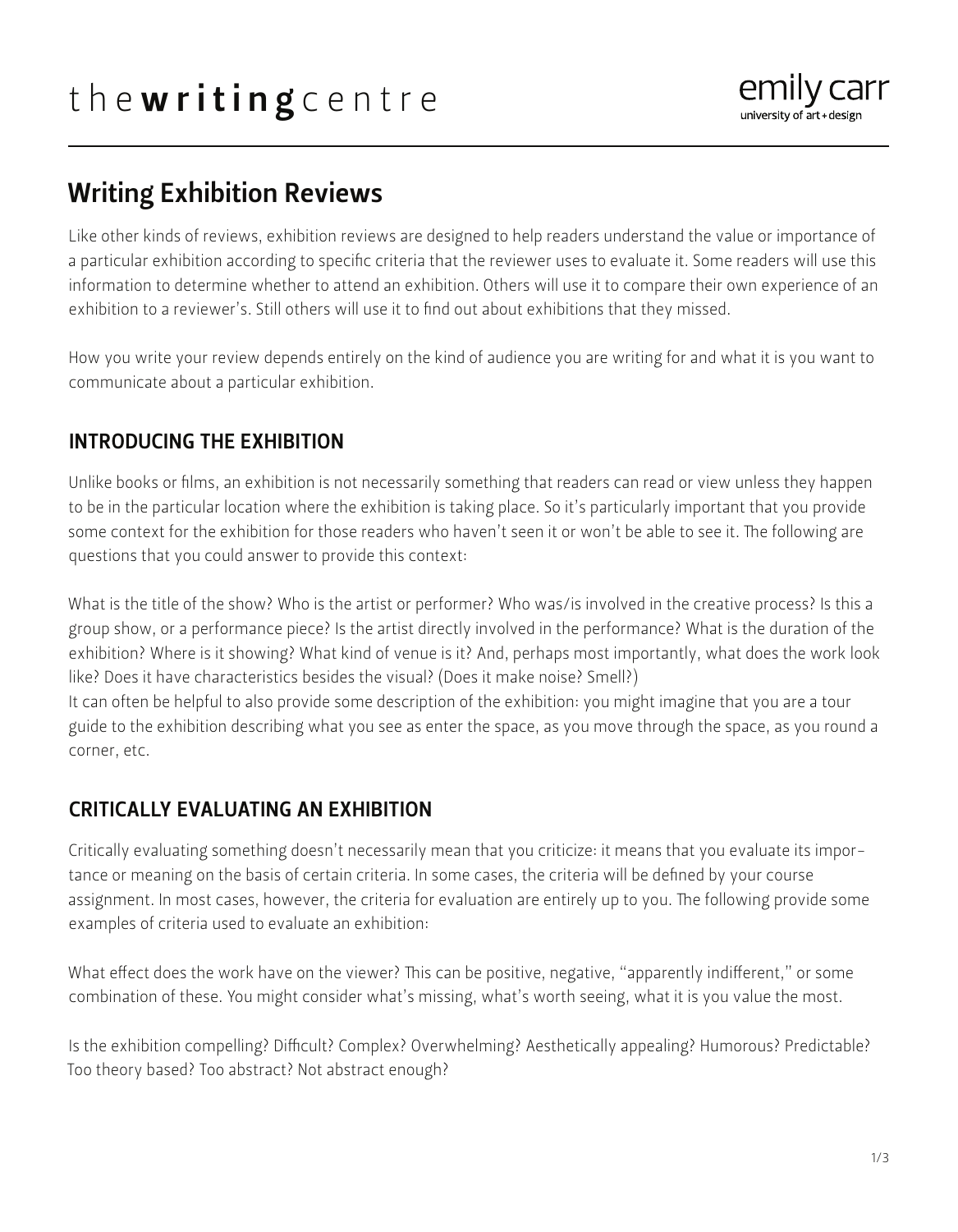*In Jane Marco's latest work, she seems to have moved away from focusing on alienation and identity as key themes. In doing so, her work has become less cryptic and more inviting. Yet she still leaves the viewer perplexed...*

If the artist is working within or responding to a particular genre or theoretical model, is s/he conforming to that genre or model's expectations? Is s/he attempting to deconstruct that model, or undermine the viewer's assumptions?

*Racine's work is obviously influenced by de Kooning's Woman and Bicycle. The excessive brushstrokes and the huge staring eyes haunt the viewer and demand...*

How does the physical space work to enhance or detract from the work? How does it contribute the overall effect or meaning of the exhibition?

*The circular walls of the gallery and scattered spotlights highlight the shape of the masks and drums hanging from the twenty foot ceilings...*

What contributions does the work make to the artist's portfolio? How does the work relate to a previous show, to the kind of work they do in general?

*Cindy Sherman's first show of new photographic work in nearly four years ... shocks by the raucousness of its imagery and, no less, by the unusual blandness of its style ... Sherman is the doyenne of an epochal evolution of photography into 'photographic art,' by which the mechanical medium has usurped painting's traditional function." (Peter Schjeldahl, The New Yorker).*

What abstract idea, theme, concept, or topic does the exhibition emphasize or communicate?

*Breaking Through Ellipses is primarily a show about how language can work on its own as an illusive, cryptic and disintegrating identity. Jason Thibault's Simulacra is made up of six wire mesh panels with three words cut from each of three corners. Each word relates to an aspect of time and space, and attempts to make concrete the most abstract, yet elemental, aspects of our lives.*

### USING SOURCES

If you are writing a review for a course assignment, or even if you're not, you may want or need to consult other sources of information, such as artist's statements, the exhibition catalogue, recent articles or reviews in newspapers and journals, the didactic panels, academic essays in journals, or interviews with the artist(s) or curator. How does this additional information change or deepen your response to the exhibition?

In her introduction to the catalogue of C.D. Hoy's photographs, now showing at Presentation House Gallery in *North Vancouver, Faith Moosang accurately describes the show as 'exotic ... even exquisite.' However...*